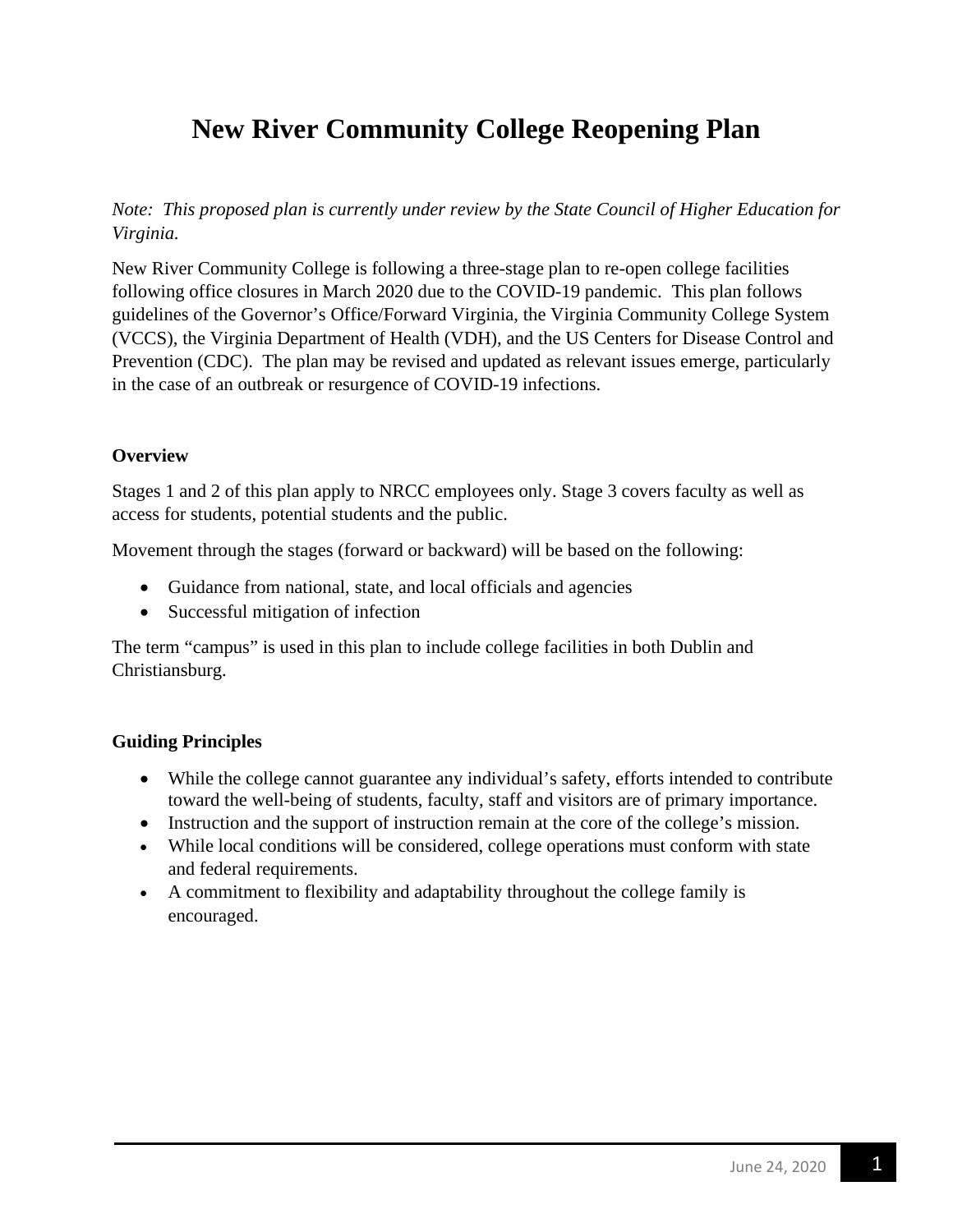#### **Stage 1: Target Dates - June 11, 2020 – July 5, 2020**

Following the expiration of Executive Order #53 (Governor's Stay at Home Order) on June 10, a limited number of staff in the following functional areas returned to work on a limited basis on June 11:

- President's Staff
- Facilities Services
- Technology and Network Services
- Human Resources Office
- Business Office
- Security
- Others as designated by the president

Supervisors notified employees who were to return in this stage. Other employees, including teaching faculty with summer assignments, continued to telework.

College facilities remained closed to the public during this stage.

#### **Stage 2: Target Dates – July 6, 2020 – July 17, 2020**

Designated **Functional Area Managers,** as directed by their supervisors, return to their offices to work during this stage. Each manager will implement a staged approach, under the guidance of the supervising member of President's Staff, for the return of employees in his/her functional area. Strategies must receive the approval of the president prior to implementation.

The staged approach for the return of designated staff members will be based on the functional area's needs and priorities. Managers will prepare schedules and define workplace arrangements for the return of employees in their areas of supervision.

Other employees, including teaching faculty with summer assignments, will continue to telework.

Work to be accomplished in Stage 2 will include fleshing out additional details for implementing Stage 3.

College facilities will remain closed to the public during this stage.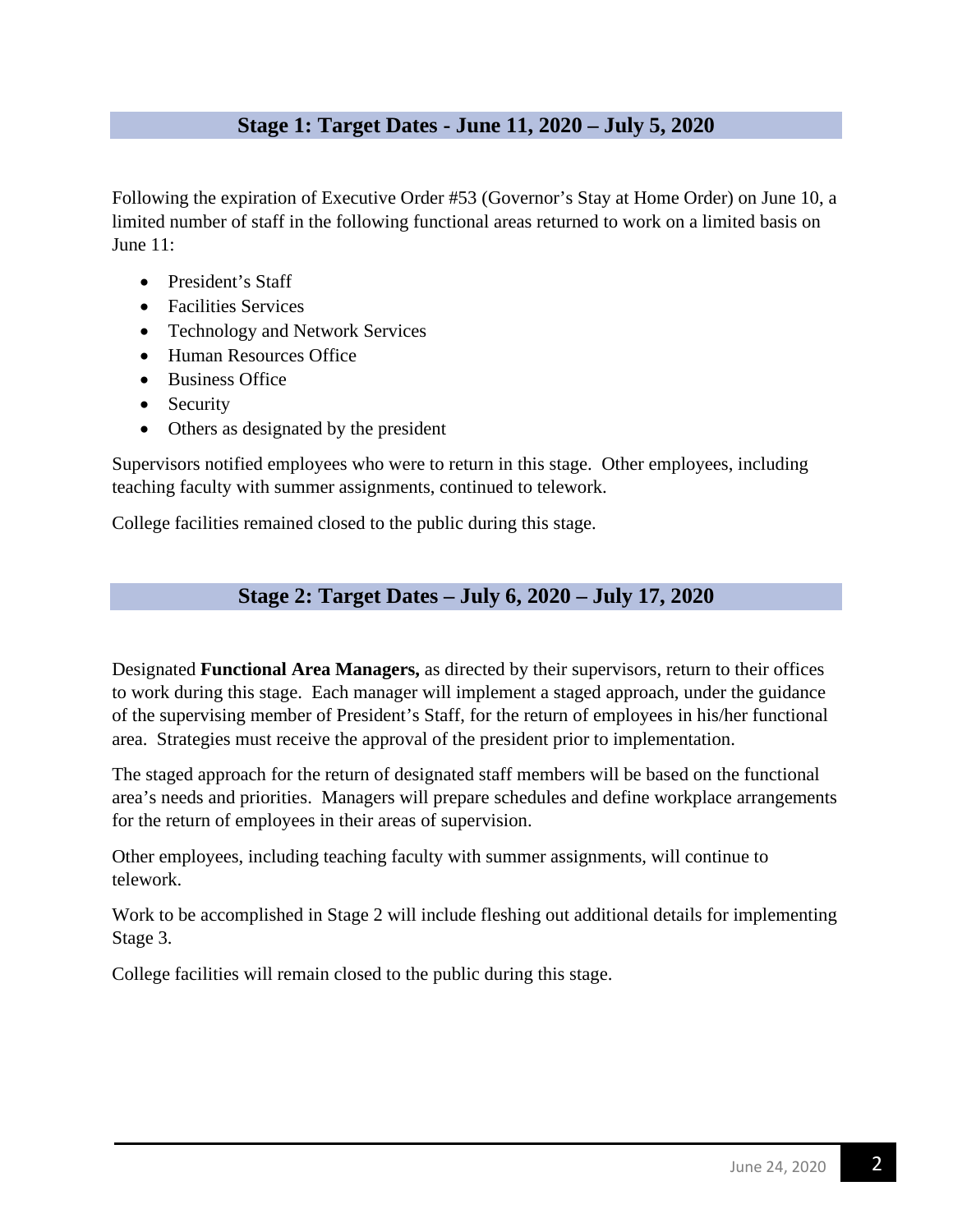### **Stage 3: Target Dates – July 20, 2020 – August 14, 2020**

Following the directives of the functional area managers during Stage 2 (and subject to conditions at the time), **other designated administrative and classified employees** may return to work on a limited basis, observing social distancing and other guidelines established by the college.

- Supervisors may designate staff to continue working on a fully remote basis.
- Supervisors may schedule designated staff to work alternating/staggering schedules between the office and teleworking to minimize the number of employees in an open area/office setting at the same time.
- Supervisors may, upon the request of or agreement with an employee, schedule alternate work hours (outside of the normal 8 a.m. to 5 p.m. schedule).
- Supervisors will remain flexible in accommodating needs of employees who have heightened vulnerabilities.
- A limited number of offices may open on a limited basis in accordance with policies/practices defined during Stage 2.

Teaching faculty for Summer 2020 classes will continue to telework through August 14**.** 

## **Re-Population of Campus**

### **Faculty/Students/Prospective Students**

- Faculty preparation will begin August 17.
- Academic deans and cluster leaders will work with faculty concerning teaching schedules.
- Most traditional in-person classes, typically general education and other lecture-based courses, will be offered online via Canvas or another remote delivery format.
- Designated laboratory and clinical components of performance-based courses may meet in person, following current CDC guidelines. Academic deans will work with faculty to designate these courses.
- All courses, regardless of delivery format, will have a Canvas shell that includes a syllabus, faculty contact information, announcements, grading policy, course materials or links to appropriate materials, etc.
- All course plans will include details regarding protocols related to COVID-19 for any instruction or related activity delivered in face-to-face settings.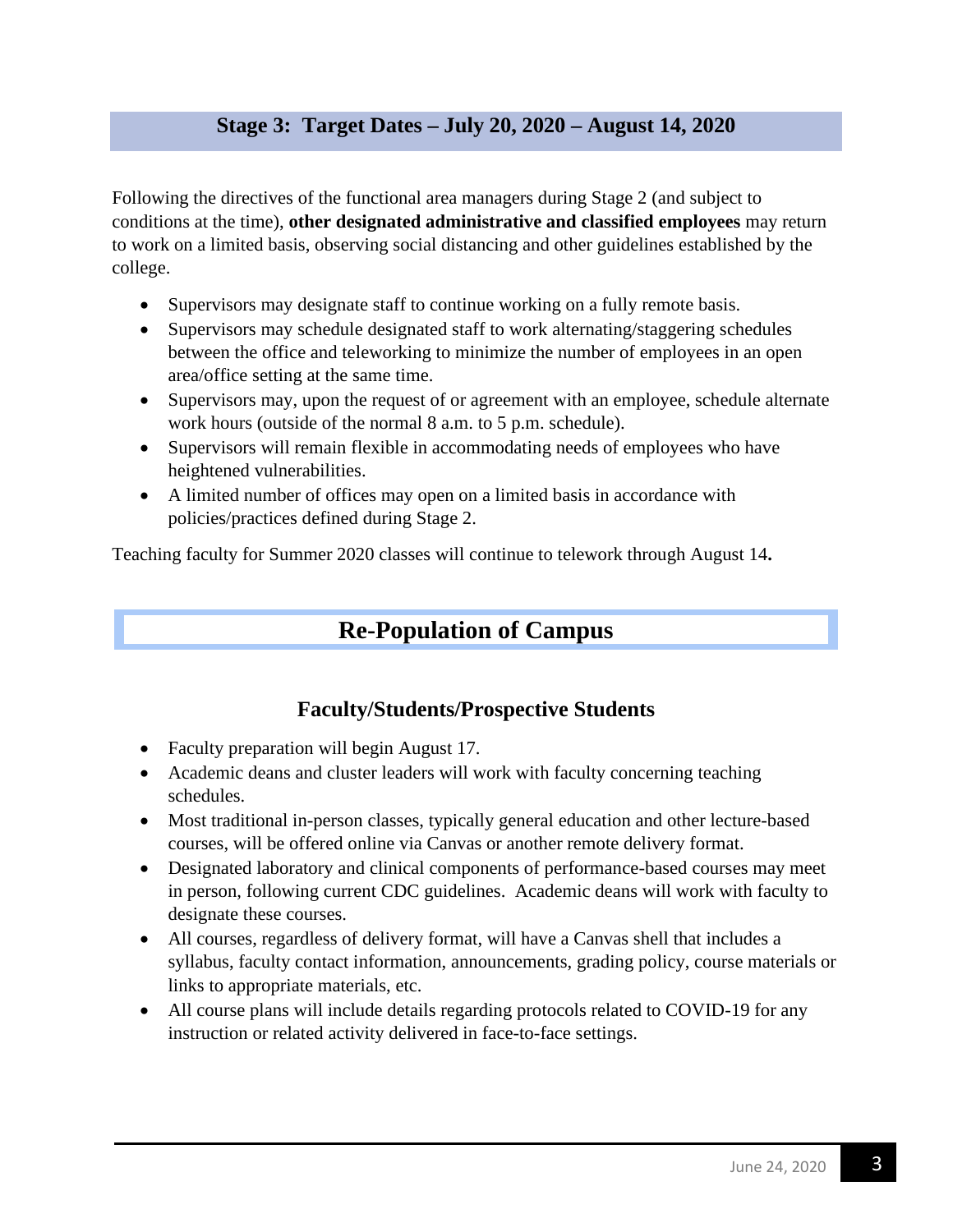#### Faculty on Campus:

- Faculty who teach fully at a distance should telework. Faculty who need to access materials from their offices should inform the appropriate academic dean of their need and schedule for being on campus.
- Faculty who facilitate performance-based labs, clinicals, etc. should follow and promote current CDC and sector-specific guidelines related to the profession.

#### Students/Prospective Students

- Students (and potential students) may conduct college-related business on a limited basis in person beginning August 3. Details will be posted on the college website.
- Students participating in performance-based labs on campus may begin attending September 8 OR as instructed by their respective faculty members.
- College facilities will remain closed to the general public until further notice.
- The date for a return to a full, "normal," and unrestricted operating schedule will be announced once the threat of the COVID-19 pandemic has subsided.
- Students will be provided instruction on COVID-19 prevention through orientation, faculty presentations and information included in all course plans.

## **Monitoring, Mitigation and Containment**

### **Strategies for Implementing the Reopening of NRCC**

#### **Employee Responsibilities**

- Employees should check their temperatures each day before coming to campus; they should stay home if they have a fever. Normal temperature should not exceed 100.4 degrees Fahrenheit.
- Employees who become ill on campus with symptoms consistent with COVID-19 should inform their supervisor, leave campus immediately, and seek medical attention.
	- o Employees may contact the New River District Office of the Virginia Department of Health for specific testing directions, including testing locations: (540) 267- 8240.
- Employees should not come to campus if they have been in contact with someone who has tested positive for COVID-19. (These employees should self-quarantine for 14 days.)
- Employees should wipe down/disinfect their personal work areas when they begin work and again when they leave their workstations at the end of the scheduled work time.
- Employees should observe rules of social distancing (including maintaining a minimum of six feet between individuals).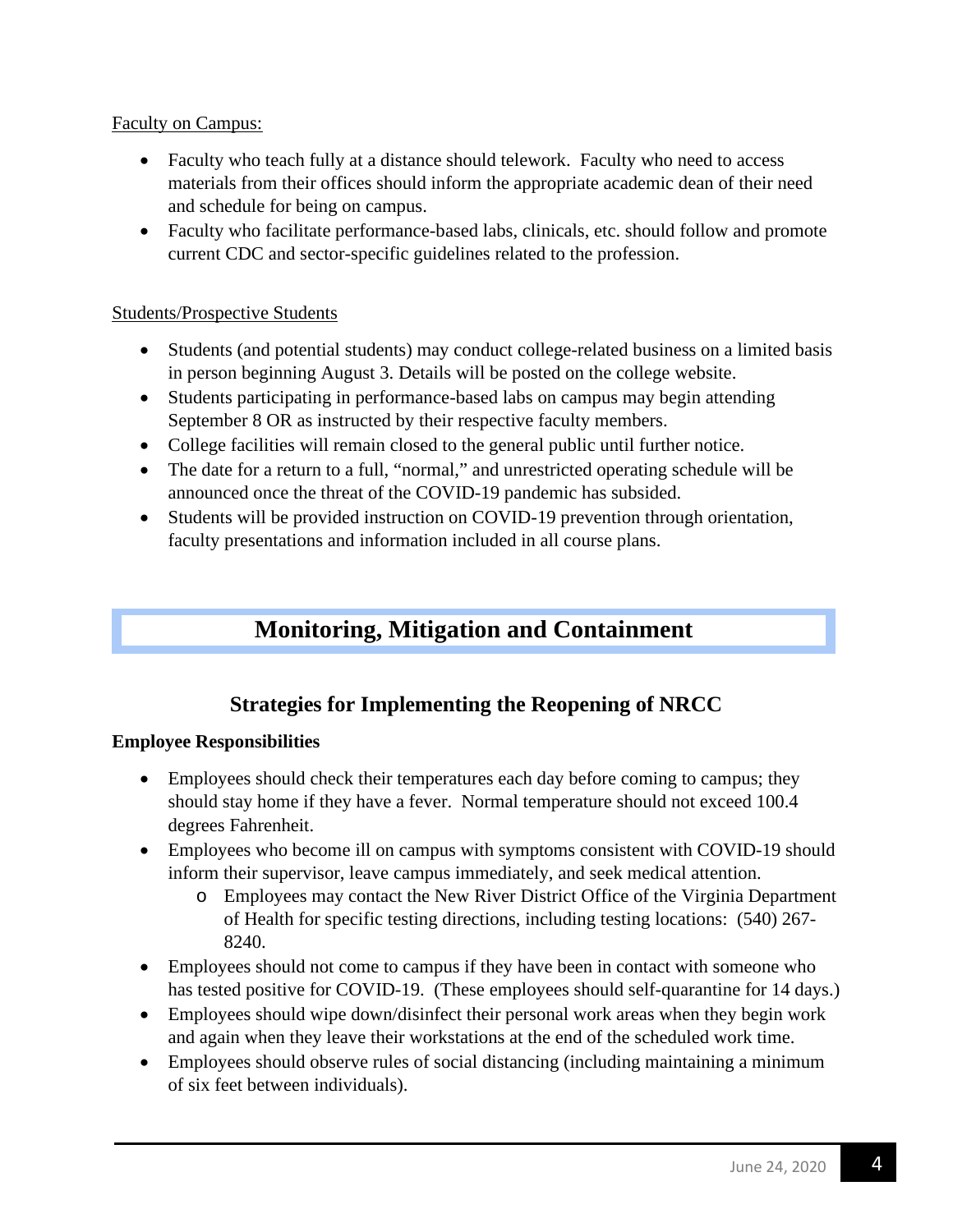- Employees should wear face coverings in open areas of the college (hallways, restrooms, etc.) and for any interactions where social distancing may be compromised.
- Large group gatherings (more than 50) (*e.g.,* New Student Night, New Student Open House, Employee Recognition Luncheon, Fiddle and Banjo Club, etc.) will not occur until further notice.
- College facilities will not be available for use by outside organizations (*e.g.*, public meetings, job fairs, etc.) until further notice.

#### **Student Responsibilities/Education/Training**

- Students should check their temperatures each day before coming to campus; they should stay home if they have a fever. Normal temperature should not exceed 100.4 degrees Fahrenheit.
- Students who become ill on campus with symptoms consistent with COVID-19 should inform their instructor or a student advisor, leave campus immediately, and seek medical attention.
	- o Students may contact the New River District Office of the Virginia Department of Health for specific testing instructions, including testing locations: (540) 267- 8240.
- Students should not come to campus if they have been in contact with someone who has tested positive for COVID-19. (These students should self-quarantine for 14 days.)
- Instructors will inform students of procedures for wiping down/disinfecting their learning/lab spaces when they enter the learning area and again when they leave their learning area at the end of the scheduled session.
- Students should observe rules of social distancing (including maintaining a minimum of six feet between individuals).
- Students should wear face coverings in open areas of the college (hallways, restrooms, etc.) and for any interactions where social distancing may be compromised.
- Course plans that are posted for students in Canvas will include details regarding protocols related to COVID-19 for any instruction or related activity delivered in face-toface settings.
- Students should refer to the "Coronavirus Information & Updates" link on the NRCC Webpage [\(https://www.nr.edu/ciu/\)](https://www.nr.edu/ciu/) for links to CDC and VDH guidelines regarding health and safety.
- International students will be provided full information in advance of attendance (as well as following enrollment) regarding limitations and protocols related to COVID-19.

#### **Vulnerable Populations**

• Employees and students with heightened vulnerability due to age or underlying health conditions will be given consideration through flexibility in teleworking or remote learning options, respectively.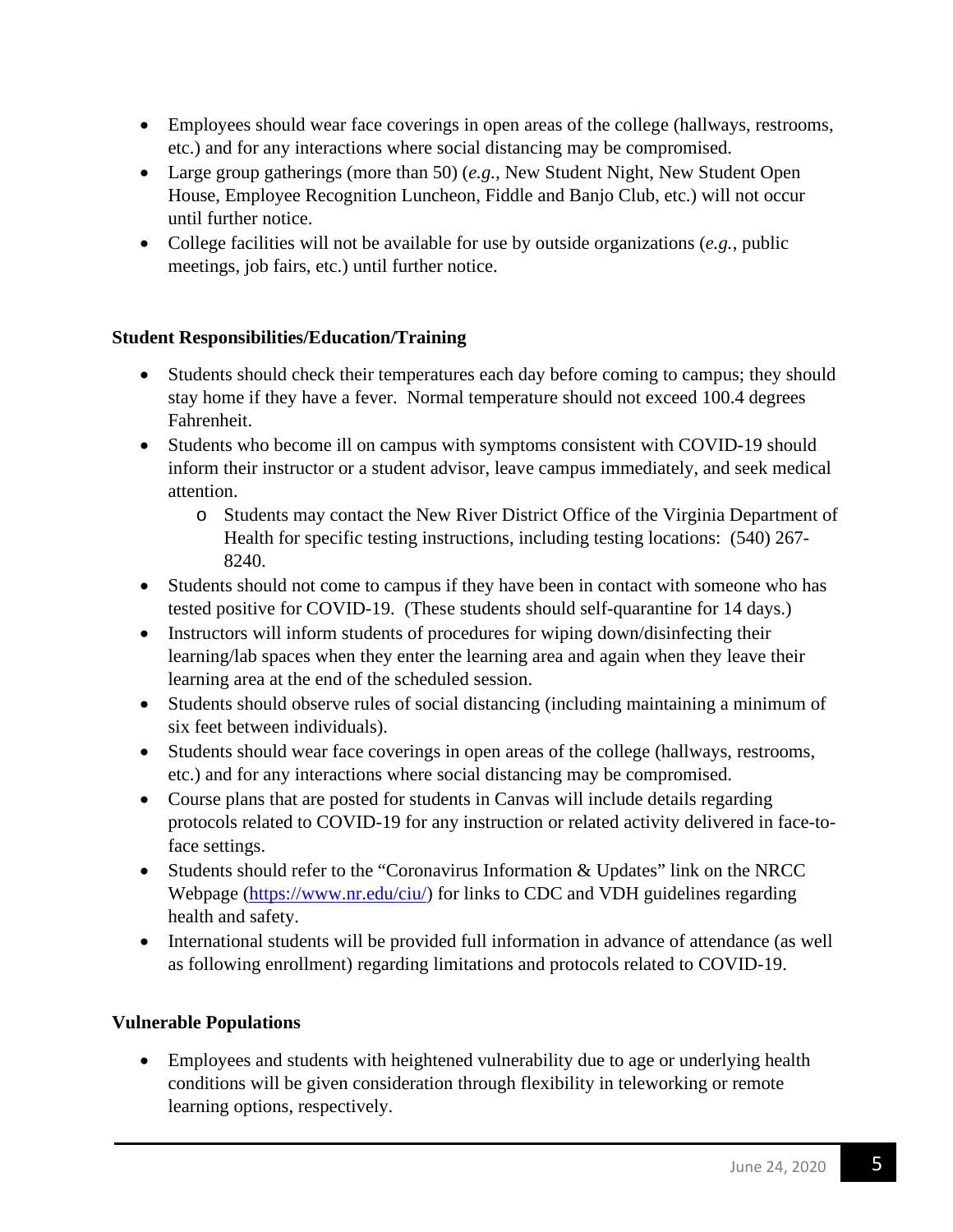• The commitment to avoid stigmatization of vulnerable populations, individuals who have contracted COVID-19 or other affected persons will be addressed through employee training and instruction provided to students.

#### **Intervention Measures/Shutdown Considerations**

In the event that a case of COVID-19 has been confirmed on campus, the college will take the following steps:

- Contact the Virginia Department of Health (New River District) immediately and follow that office's guidance regarding contact tracing and other necessary protocols.
- Alert the Virginia Community College System Office.
- Be prepared to implement short-term building(s) closure(s) for cleaning, disinfection, and sanitization, as recommended by the VDH.
- Notify the college's contracted cleaning service for a response team to be onsite within 24 hours.
- In the event of an outbreak, work cooperatively with the New River District of the Virginia Department of Health for contact tracing and containment of the infection.
- Alert the campus community of the confirmed infection. [Note: The college will not release the name(s) of the infected individual(s) in accordance with FERPA and/or ADA guidelines.]
- Should outbreaks or other conditions necessitate additional closing(s) of campus facilities, all instruction will be delivered remotely, and personnel will telework.

#### **Testing Strategies**

• Testing will be provided for students, faculty and staff through referral to the Virginia Department of Health (New River District) – (540) 267-8240.

#### **Facility Cleaning and Disinfecting Procedures**

The college contracts for nightly cleaning of offices, classrooms, labs, auditoriums, hallways, open areas, and restrooms. The contractor provides at least one day porter to clean and restock items in restrooms on a regular schedule and to clean other areas as needed.

The contracted service uses cleaners and disinfectants that are EPA-approved. The cleaning protocol is as follows:

- Perform daily cleaning
- Empty trash
- Dust mop
- Spot mop
- Scrub and buff floors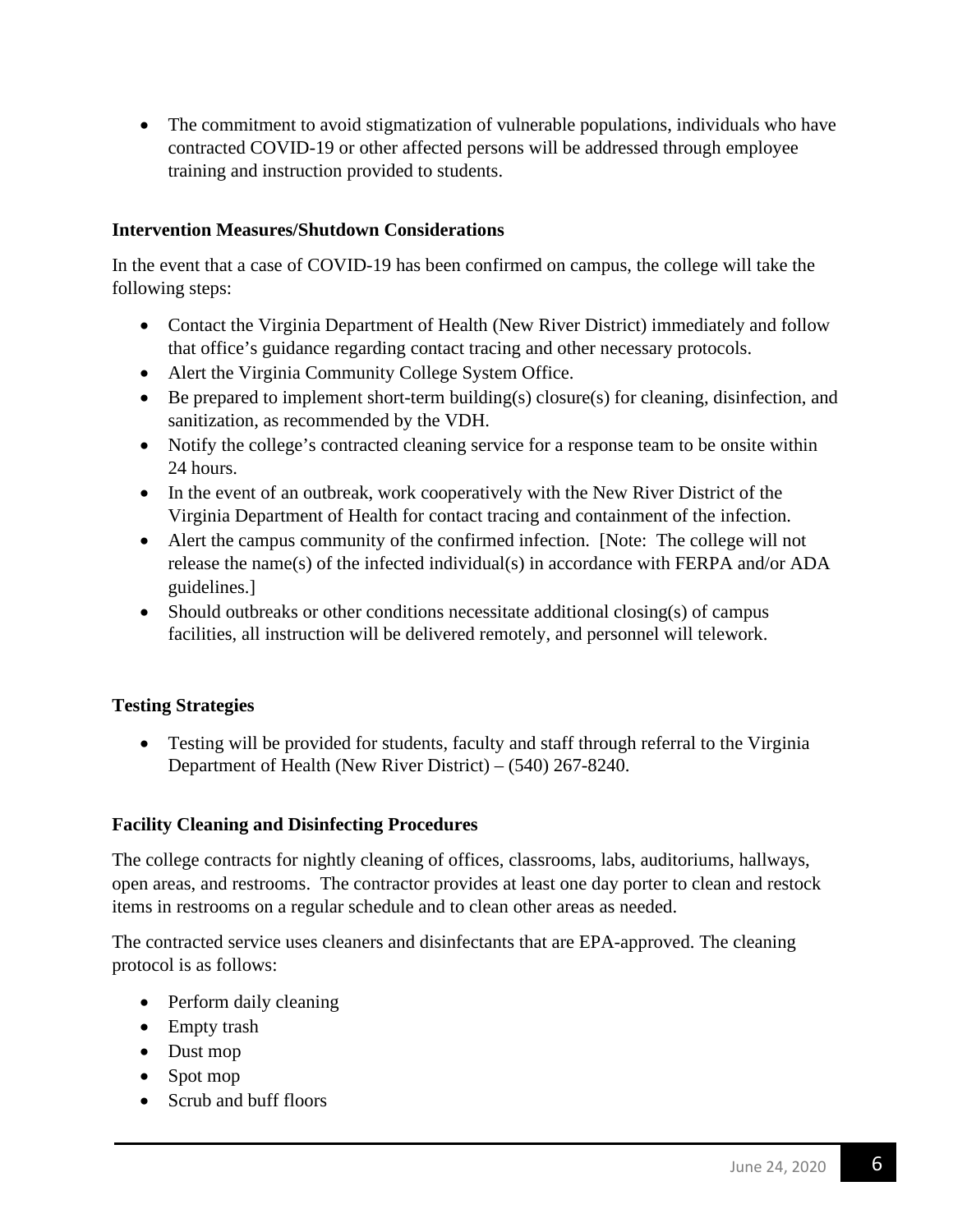- Wipe and disinfect tables, surfaces, and other high-touch areas (e.g., doorknobs, light switches, etc.)
- Supply classrooms and lab spaces with cleaning materials, disinfecting wipes, and other supplies

Note: Additional measures (e.g. intensive cleaning, use of disinfecting machine, etc.) will be implemented in case of a confirmed outbreak of COVID-19 on campus, or as otherwise needed.

#### **Facility Modifications**

The college is implementing measures and making physical modifications including but not limited to the following:

- Re-configuring workspaces and learning spaces;
- Staggering or otherwise adjusting work schedules to minimize the number of people in an office or area;
- Installing wellness shields ("sneeze guards") at service areas or between workstations;
- Posting signs regarding social distancing, handwashing, and other protocols related to COVID-19;
- Installing no-touch bathroom fixtures in all restrooms;
- Modifying door handles/openers for restroom doors;
- Reconfiguring and/or limiting access to restrooms, entrances, etc.
- Installing no-touch water bottle fillers in hallways;
- Closing some areas of the college (*e.g.*, Connection Centers);
- Removing furniture (*e.g.*, hallway chairs and sofas) that "invite" people to congregate;
- Increasing number of hand sanitizing stations;
- Publishing a list of rooms that have been cleaned and disinfected and that are to remain unoccupied and locked;
- Supplying classrooms, lab spaces, and offices that are to be occupied with cleaning materials, disinfecting wipes, and other appropriate supplies and equipment.

## **Communications**

#### **Communication Plan**

• The college is using a variety of media, both written (*e.g.*, news releases,) and electronic (*e.g.*, Facebook postings) to inform the college community and public of important information, including but not limited to protocols for reopening or for an eventual shutdown after reopening.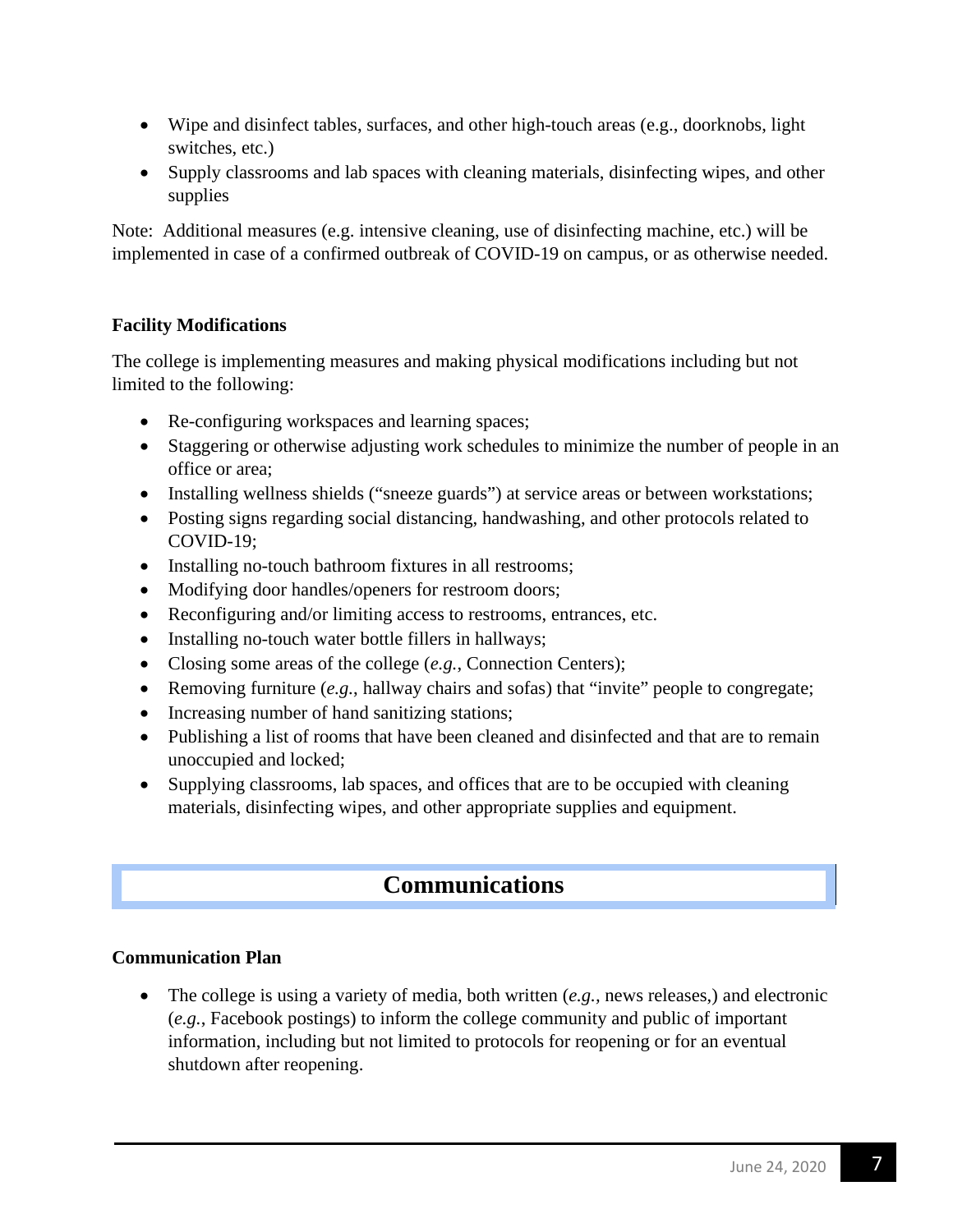- The college's "Coronavirus Information and Updates" Webpage [\(https://www.nr.edu/ciu/\)](https://www.nr.edu/ciu/), prominently displayed on the college Website, is the predominant repository of communications and directives.
- The college will include appropriate messaging regarding campus access protocols in marketing materials promoting fall registration.
- This reopening plan will be transmitted electronically to all employees and will be posted on the college's Website. The plan may be adjusted and updated as conditions warrant.
- Ongoing partnerships will be continued with the New River District Office of the Virginia Department of Health and other entities including, but not limited, to the New River Valley Public Health Task Force, area emergency services personnel, county/city administrators and hospital leadership, including frequent sharing of relevant information.

#### **Community Contacts**

Virginia Department of Health, New River District <https://www.vdh.virginia.gov/new-river/> (540) 267-8240

Floyd County Health Department 123 Parkview Road, NE, Floyd, VA 24091 (540) 745-2142

Giles County Health Department 1 Taylor Avenue Suite 4, Pearisburg, VA 24134 (540) 235-3135

Montgomery County Health Department ~ District Office 210 South Pepper Street-Suite A, Christiansburg, VA 24073 (540) 585-3300

Pulaski County Health Department 170 4th Street NW, Pulaski, VA 24301 (540) 440-2188

Radford City Health Department 220 East Main Street, Radford, VA 24141 (540) 267-8255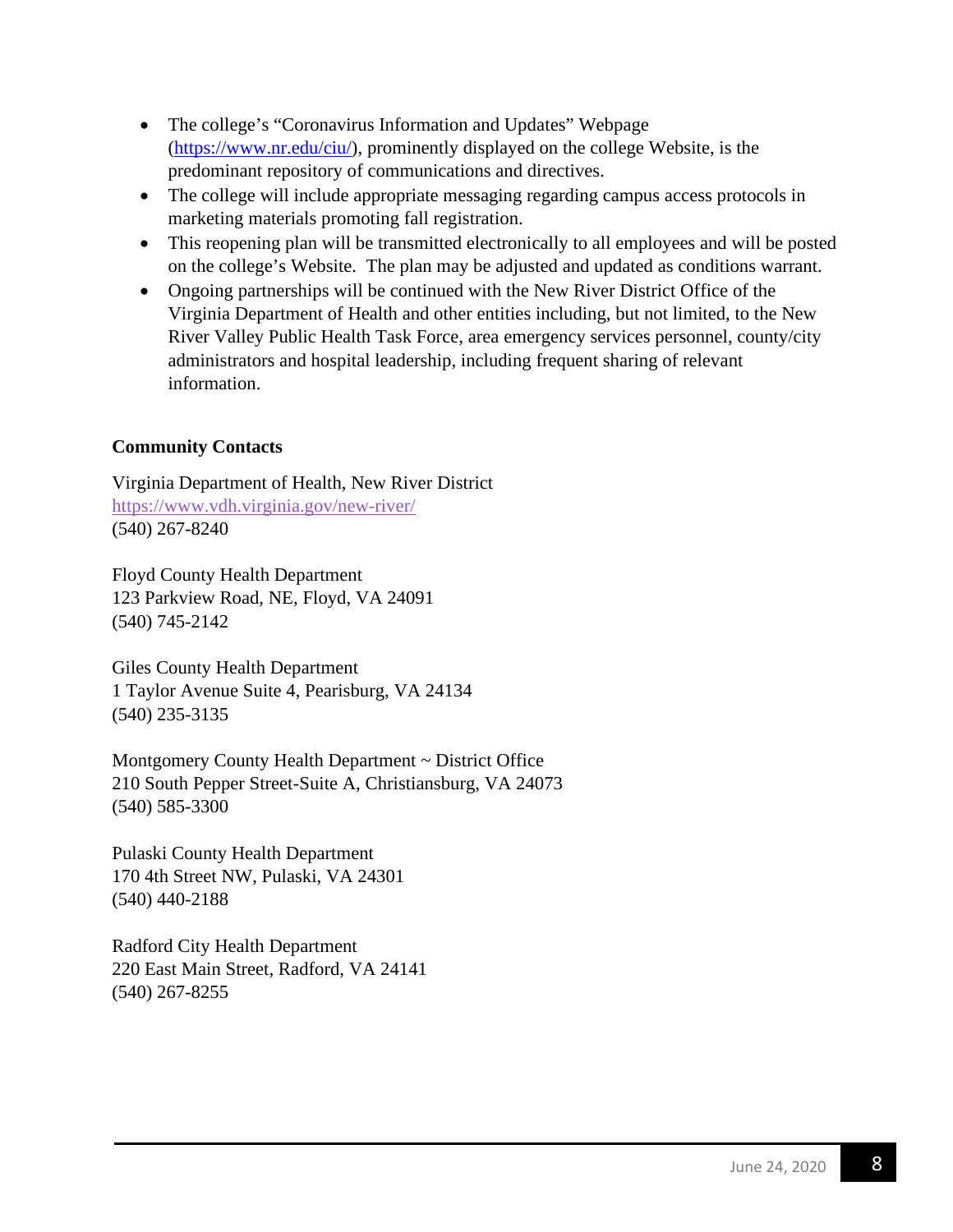#### **CDC Guidelines**

The Centers for Disease Control and Prevention (CDC) asks that everyone take steps to minimize the chance of contracting any illness, including coronavirus (COVID-19). The CDC provides these specific guidelines:

- Stay home when you are sick.
- Wash your hands with soap and water for at least 20 seconds. Hand sanitizers (greater than 60% alcohol) can be used if you aren't able to wash your hands.
- Don't touch your eyes, nose, and mouth.
- Cover your mouth when you cough or sneeze with a tissue (then discarding the tissue promptly).
- Regularly clean and disinfect objects and surfaces (ex: door handles, desk phones, cell phones, desktops, computer keyboard and mouse).
- Avoid close contact with people who are sick and practice social distancing (minimum of 6 feet) between yourself and other people.

#### **Resources**

- CDC Higher Education Guidance
	- [https://www.cdc.gov/coronavirus/2019-ncov/community/colleges](https://www.cdc.gov/coronavirus/2019-ncov/community/colleges-universities/index.html)[universities/index.html](https://www.cdc.gov/coronavirus/2019-ncov/community/colleges-universities/index.html)
	- [https://www.cdc.gov/coronavirus/2019-ncov/community/colleges](https://www.cdc.gov/coronavirus/2019-ncov/community/colleges-universities/considerations.html)[universities/considerations.html](https://www.cdc.gov/coronavirus/2019-ncov/community/colleges-universities/considerations.html)
- Commonwealth of Virginia's Forward Virginia plan  [https://www.governor.virginia.gov/media/governorvirginiagov/governor-of](https://www.governor.virginia.gov/media/governorvirginiagov/governor-of-virginia/pdf/Slide-Deck-4-24-2020-.pdf)[virginia/pdf/Slide-Deck-4-24-2020-.pdf](https://www.governor.virginia.gov/media/governorvirginiagov/governor-of-virginia/pdf/Slide-Deck-4-24-2020-.pdf)
- Executive Order Sixty-Five: [https://www.governor.virginia.gov/media/governorvirginiagov/governor-of](https://www.governor.virginia.gov/media/governorvirginiagov/governor-of-virginia/pdf/eo/EO-65-Phase-Two.pdf)[virginia/pdf/eo/EO-65-Stage-Two.pdf](https://www.governor.virginia.gov/media/governorvirginiagov/governor-of-virginia/pdf/eo/EO-65-Phase-Two.pdf)
- New River Valley Working Smart. Working Safe: A Guidebook for Reopening Your Business in the Age of COVID-19: [https://www.montva.com/docs/default](https://www.montva.com/docs/default-source/default-document-library/nrv-working-smart-working-safe-resource-guidebook-052020.pdf?sfvrsn=c3306ae1_2)[source/default-document-library/nrv-working-smart-working-safe-resource-guidebook-](https://www.montva.com/docs/default-source/default-document-library/nrv-working-smart-working-safe-resource-guidebook-052020.pdf?sfvrsn=c3306ae1_2)[052020.pdf?sfvrsn=c3306ae1\\_2](https://www.montva.com/docs/default-source/default-document-library/nrv-working-smart-working-safe-resource-guidebook-052020.pdf?sfvrsn=c3306ae1_2)
- Stage Two guidelines for specific sectors, including "All Business Sectors": [https://www.governor.virginia.gov/media/governorvirginiagov/governor-of](https://www.governor.virginia.gov/media/governorvirginiagov/governor-of-virginia/pdf/Virginia-Forward-Phase-Two-Guidelines.pdf)[virginia/pdf/Virginia-Forward-Stage-Two-Guidelines.pdf](https://www.governor.virginia.gov/media/governorvirginiagov/governor-of-virginia/pdf/Virginia-Forward-Phase-Two-Guidelines.pdf)